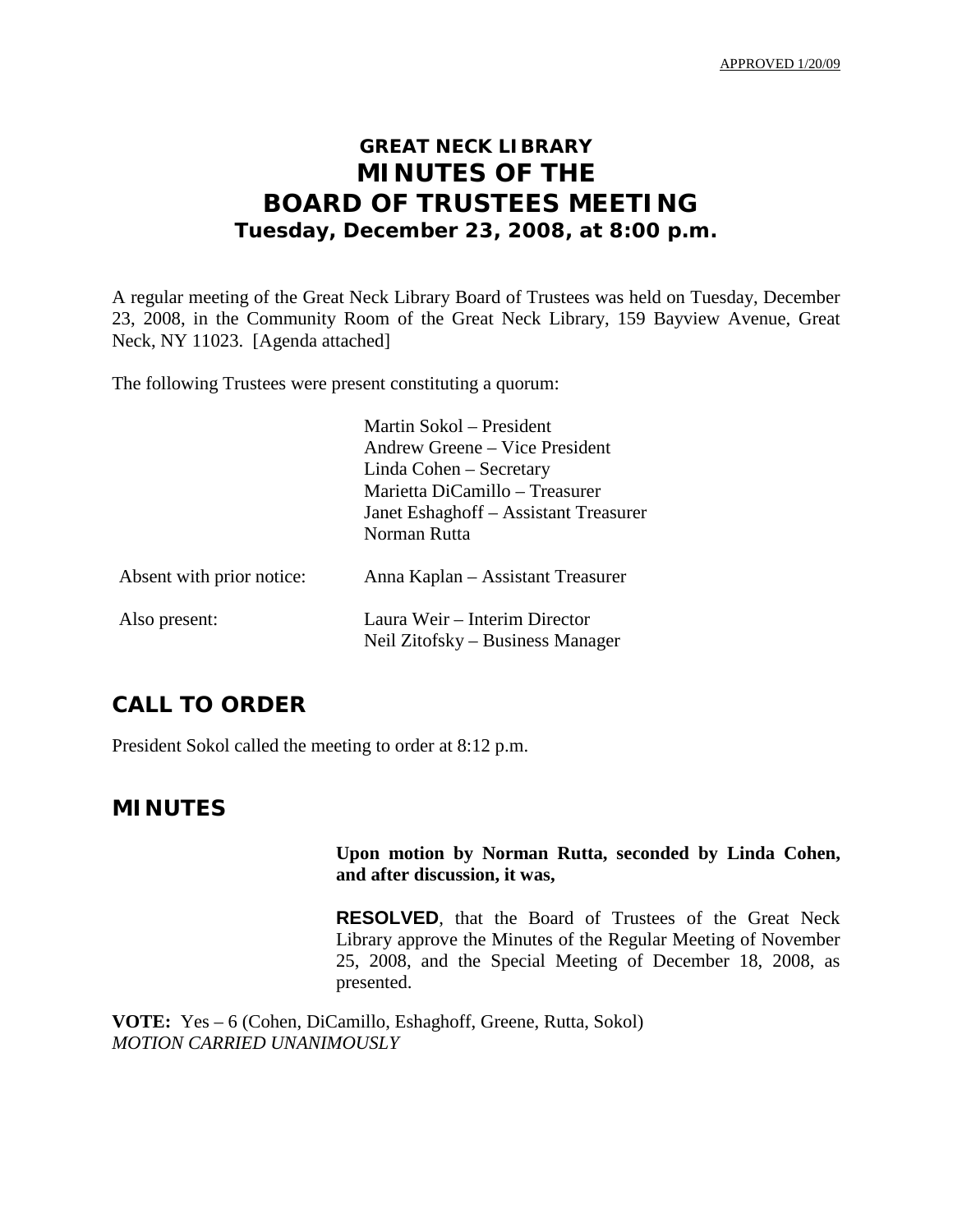# **TREASURER'S REPORT – PERSONNEL REPORT**

During the month of November 2008, revenue received was \$988,033. Total expenses were \$879,235.

\_\_\_\_\_\_\_\_\_\_\_\_\_\_\_\_\_\_\_\_\_\_\_\_\_\_\_\_\_\_\_\_\_\_\_\_\_\_\_\_\_\_\_\_\_\_\_\_\_\_\_\_\_\_\_\_\_\_\_\_\_\_\_\_\_\_\_\_\_\_\_\_\_\_\_\_\_\_\_\_\_\_\_\_\_\_\_

At the close of business, November 30, 2008, total operating fund holdings were \$1,691,086. Of these funds, \$1,688,306 was on deposit at HSBC and Chase Bank, and \$2,780 was on hand in Petty Cash funds at Main and the Branches. This compares to a November 30, 2007, balance of \$1,826,910.

Additionally, the cash balance of the Main Building and Special Services fund was \$1,555,169; the Automated Library fund was \$161,753; the Restricted Gift fund was \$388,091; the Branch and Special Services fund was \$162,631. These funds totaled \$2,267,644 on November 30, 2008. The November 30, 2007, total was \$1,799,930.

### **Upon motion by Marietta DiCamillo, seconded by Linda Cohen, and after discussion, it was,**

**RESOLVED,** that the Board of Trustees of the Great Neck Library accept the December 23, 2008, Treasurer's Report with the Personnel Changes of November 20, 2008, through December 18, 2008.

**VOTE:** Yes – 6 (Cohen, DiCamillo, Eshaghoff, Greene, Rutta, Sokol) *MOTION CARRIED UNANIMOUSLY*

#### **Upon motion by Marietta DiCamillo, seconded by Linda Cohen, and after discussion, it was,**

**RESOLVED,** that the Board of Trustees of the Great Neck Library authorize the Treasurer, who has reviewed all checks and supporting documentation, to pay the persons named in the Warrant dated November 20, 2008, through December 18, 2008, Paid Checks numbered 0026449 through 0026455, 0026508 through 0026515, 0026567 through 0026572, 1218 through 1220 and 38248 through 38252 and To-Be-Paid Checks numbered 38253 through 38370, the sums set against their respective names, amounting in the aggregate to \$218,017.12.

**VOTE:** Yes – 6 (Cohen, DiCamillo, Eshaghoff, Greene, Rutta, Sokol) *MOTION CARRIED UNANIMOUSLY*

> **Upon motion by Marietta DiCamillo, seconded by Linda Cohen, and after discussion, it was,**

> **RESOLVED,** that the Board of Trustees of the Great Neck Library accept the Payroll Warrants for pay dates November 6 and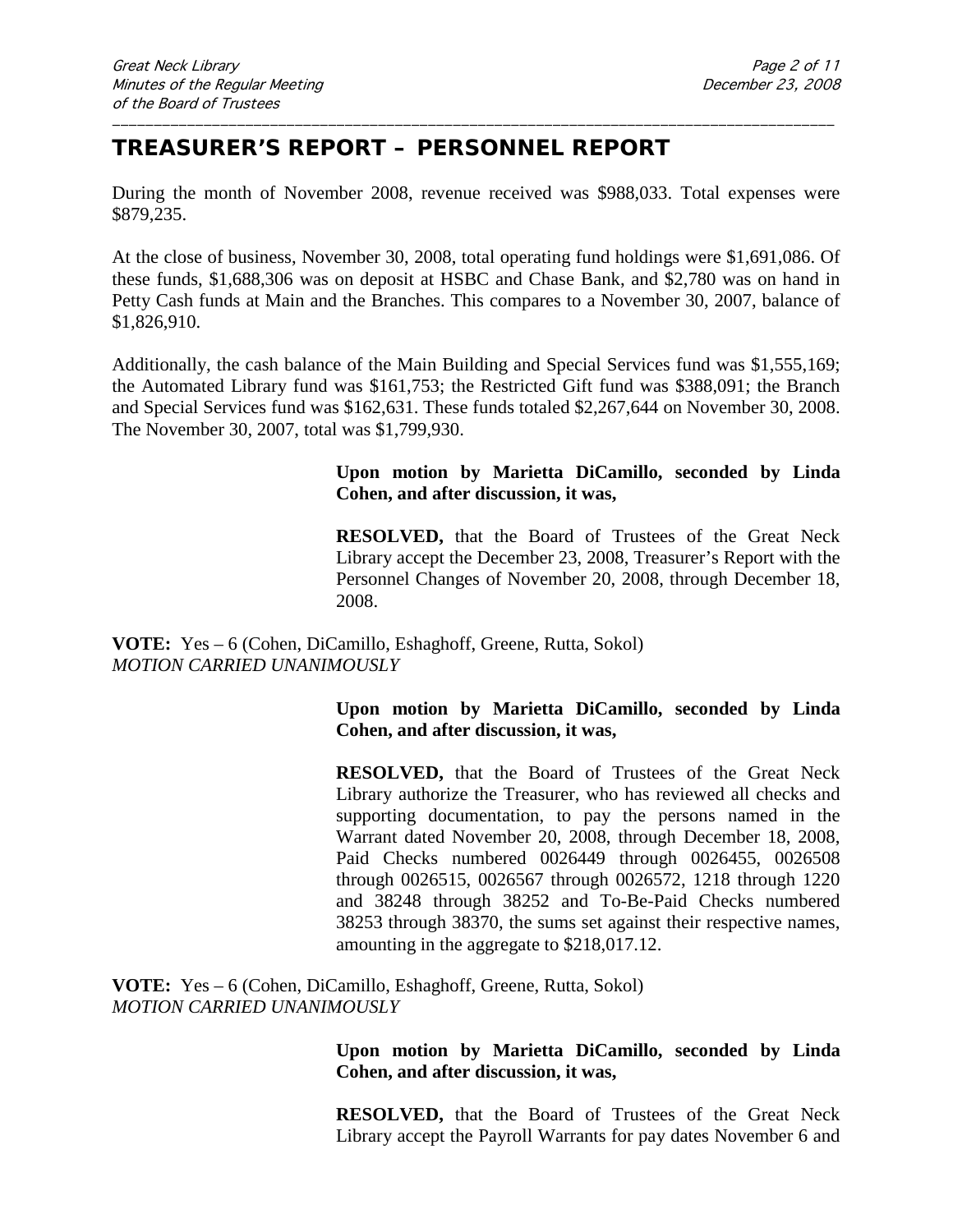November 20, 2008, which have been reviewed by the Treasurer, in the amounts of \$172,517.59 and \$168,359.85 respectively, for a total of \$340,877.44.

**VOTE:** Yes – 6 (Cohen, DiCamillo, Eshaghoff, Greene, Rutta, Sokol) *MOTION CARRIED UNANIMOUSLY*

President Sokol reported that he received an email from Dan Bradbury of the Gossage search firm thanking the Trustees, and there was also an invoice attached for \$24,120.50.

\_\_\_\_\_\_\_\_\_\_\_\_\_\_\_\_\_\_\_\_\_\_\_\_\_\_\_\_\_\_\_\_\_\_\_\_\_\_\_\_\_\_\_\_\_\_\_\_\_\_\_\_\_\_\_\_\_\_\_\_\_\_\_\_\_\_\_\_\_\_\_\_\_\_\_\_\_\_\_\_\_\_\_\_\_\_\_

*Public Comments: Stanley Romaine*

## **REPORTS**

## **Interim Director**

Interim Library Director Laura Weir reported as follows:

#### Buildings and Grounds

The Lakeville Branch is getting a face lift. All the stores in the shopping center are getting new awnings to match the orange awning of the H Mart shops. At the same time the façade itself will be reconstructed. This is good news because the attachment of the illuminated sign to the building after the fire in 2004 was never quite right and the Lakeville Branch experiences crumbling bits of falling plaster near the front door after strong rain storms. The landlord has tried various preventative measures but to date none have worked. Now, the entire front of the building will be resurfaced before the new sign goes up. The landlord is waiting for the permits from the Town of North Hempstead. A new store directory sign will be installed in the parking lot as well.

#### Community Reads

A Community Reads committee consisting of five librarians: Reference Librarian Jon Aubrey, Young Adult Librarian Courtney Greenblatt, Station Branch Head Kathleen Cotter, Head of Public Relations - Muriel Turk, and I are planning a Community Reads program for Spring 2009. We have chosen the book *The Double Bind* by Christopher Bohjalian, in part because the main character of the novel grew up in Great Neck and knows the Gatsby family. We hope to attract many community organizations to become involved in the activities and programs surrounding the Community Reads events including the high schools, senior groups, arts organizations and book discussion groups. The Community Reads project will provide our diverse community with the opportunity to read and discuss a single book. We will have an ambitious public relations campaign to attract readers and have an extensive presence on our website. The event will last about six weeks starting mid-April and culminating at the end of May.

#### Staff Association Contract Negotiations

The Negotiating team has almost completed its negotiations. Attorney Kevin Seaman faxed the agreement to be signed by all the parties but the Staff Association President and the Union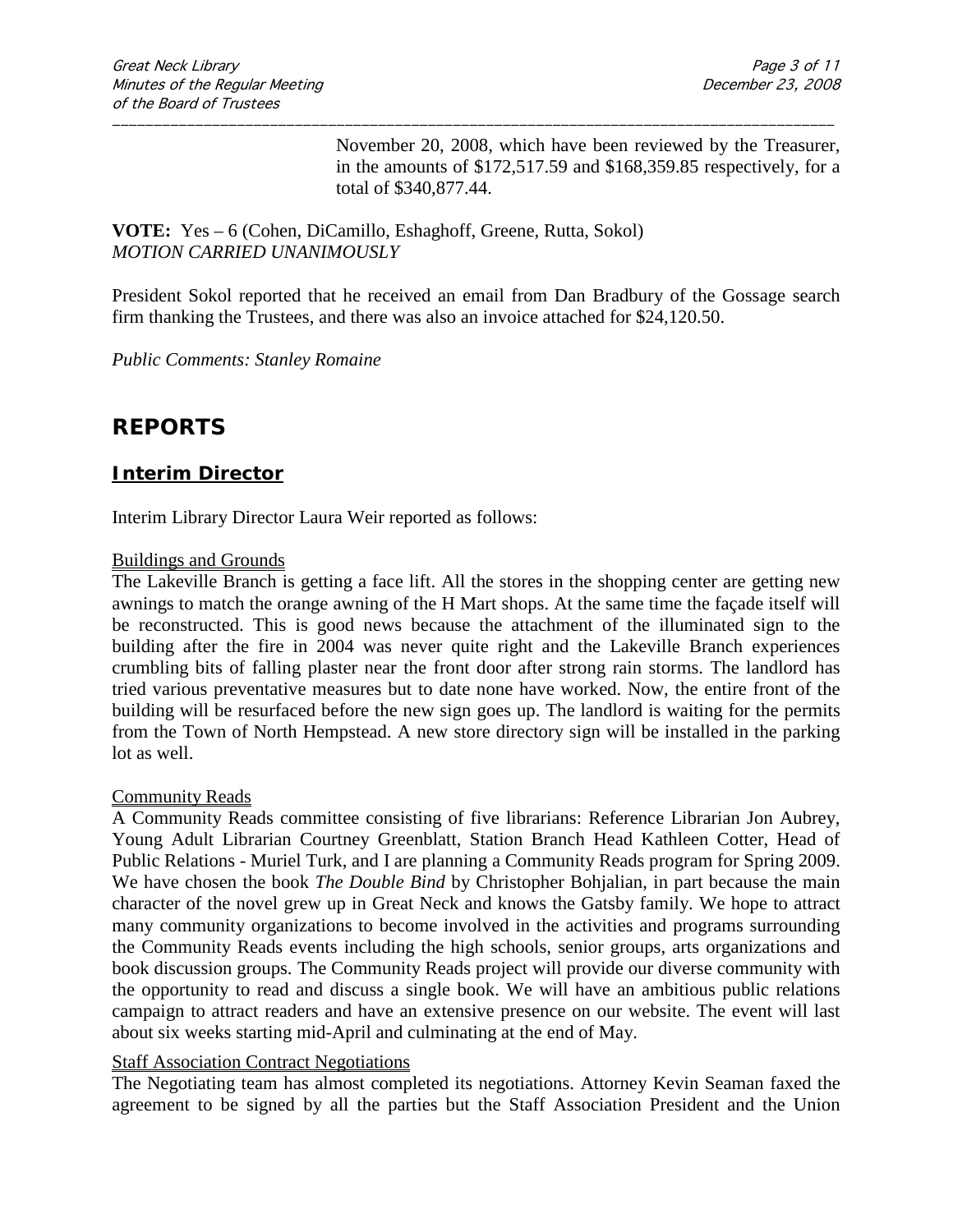representative are on vacation this week. This will be presented to the Board at the January Board meeting.

\_\_\_\_\_\_\_\_\_\_\_\_\_\_\_\_\_\_\_\_\_\_\_\_\_\_\_\_\_\_\_\_\_\_\_\_\_\_\_\_\_\_\_\_\_\_\_\_\_\_\_\_\_\_\_\_\_\_\_\_\_\_\_\_\_\_\_\_\_\_\_\_\_\_\_\_\_\_\_\_\_\_\_\_\_\_\_

#### Meetings Attended at the Nassau Library System

Member Library Directors Meeting – Wednesday, December 17, 2008.

Designing Senior Spaces on Thursday, December 18. The speaker said that seniors need their own space to chat, meet and congregate and this would be a good idea to incorporate in our renovation/expansion project. At present, we have the large type books in one area and the Optelec machine for the vision impaired in another section of the Library instead of coming together.

Upcoming Meetings January 20, 2009 – Board of Trustees Meeting January 27, 2009 – Annual Re-Organization Meeting

#### *Public Comments: Varda Solomon*

### **Branch Committee** (oral report)

Trustee Rutta reported that the Branch Committee met this evening prior to the Board meeting to discuss Parkville Branch Library's lease. The Committee provided the Business Manager with some suggestions to use in his discussions with the landlord. It is hoped that a response is forthcoming so that the lease could be signed at the January Board meeting. Trustee Rutta also called for an executive session to continue discussions. This will be at the conclusion of tonight's Board meeting.

#### **Policy Committee** (written report)

Trustee Cohen reported on the Policy/Bylaws Committee meeting of December 10, 2008 as follows:

Meeting called to order at 7:50 p.m. Present: Linda Cohen (chair), Martin Sokol, Andrew Greene, Norman Rutta, Laura Weir.

#### *Old Business:*

- i. Violence in the workplace: There is a state mandate requiring each public institution to have a policy on "Violence in the Workplace" although no guidelines are provided. At a previous committee meeting, Laura was asked to obtain a copy of the Great Neck Schools "Bullying Policy" which she did. I suggested that we adapt the introductory page of that document for our use. Everyone agreed and I said I would do the editing and also decided to call it an harassment policy.
- ii. Disposal of unwanted books: The on-going book sale is working well but not everything sells and the Library is still left with unwanted books. The committee agreed to recommend that the Library engage Better World Books to deal with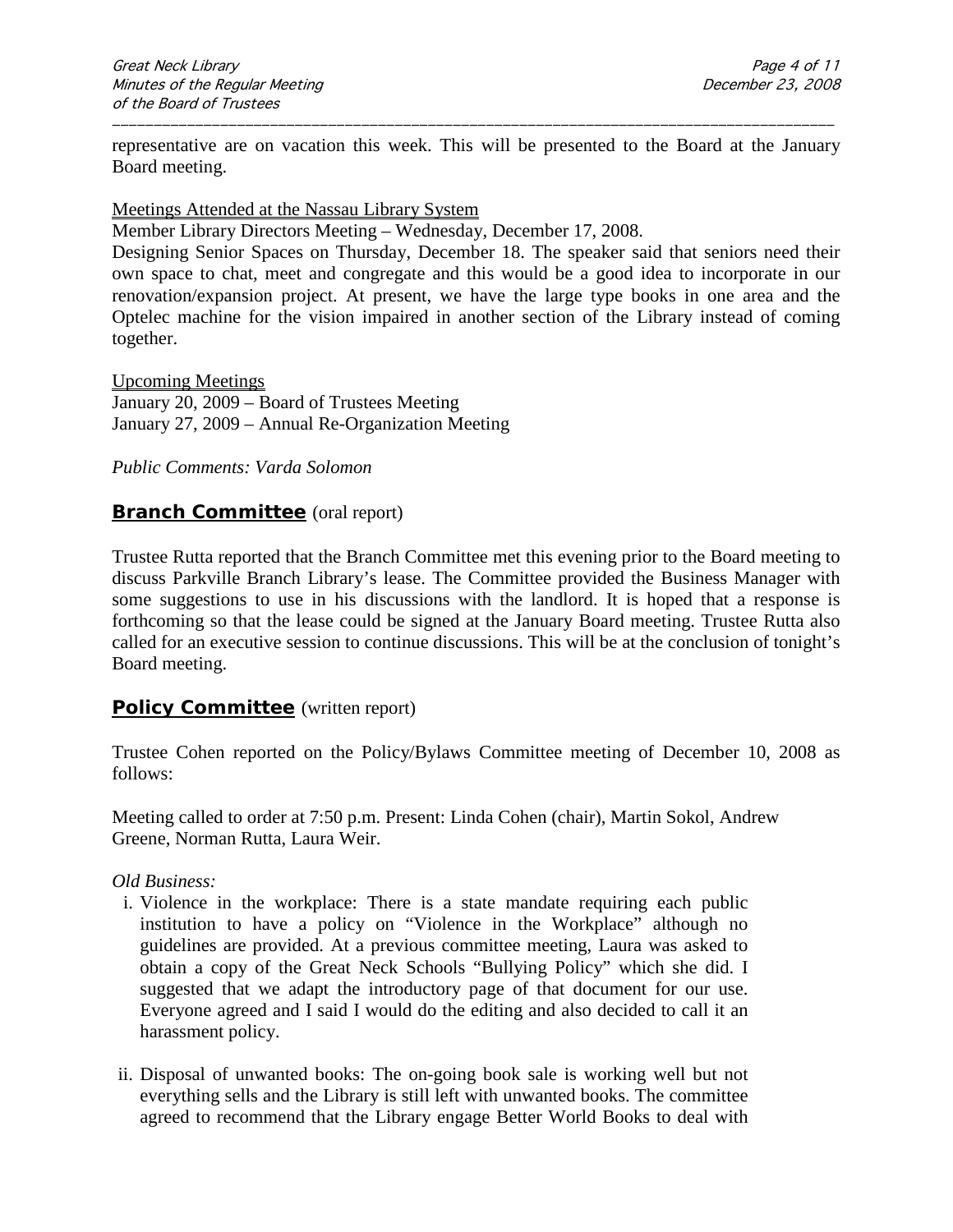this problem. The enabling resolution is under "Old Business." Better World Books will pick up the unwanted volumes, sell what it can, donate what it can of the remainder to worthwhile charities and recycle the rest. There is no charge to us and the Library will receive some portion of the sales proceeds.

\_\_\_\_\_\_\_\_\_\_\_\_\_\_\_\_\_\_\_\_\_\_\_\_\_\_\_\_\_\_\_\_\_\_\_\_\_\_\_\_\_\_\_\_\_\_\_\_\_\_\_\_\_\_\_\_\_\_\_\_\_\_\_\_\_\_\_\_\_\_\_\_\_\_\_\_\_\_\_\_\_\_\_\_\_\_\_

- iii. Collection of overdue fines: The committee agreed to recommend that the Library have a one week amnesty in the spring. During that week, patrons would be able to return overdue materials without paying the associated fines. At some point after the amnesty, the Director would engage a collection company to try to collect overdue fines but only from people owing more than \$50. The enabling resolution is under "Old Business".
- iv. Conflict of Interest Policy: The committee recommends that Section IV(a) be eliminated. The enabling resolution is under "Old Business". As it now stands, the section calls for prospective employees and trustees to complete the affirmation of compliance. Since the only employees required to sign the affirmation are administrative staff and department heads, there is no rationale for having prospective employees sign. As for prospective trustees, the Library would have no standing to ask independent candidates to sign. In addition, if prospective candidates who go before the Nominating Committee sign affirmations, those affirmations would be FOILable raising confidentiality issues. Of course, if a candidate is elected, he/she would be required to sign the affirmation.

#### *New Business:*

- i. Distribution of correspondence: The committee agreed to recommend that all correspondence received addressed to an individual Trustee be opened by the Secretary to the Board and distributed to all Trustees. The current policy refers only to correspondence addressed to the President or to the whole Board. The enabling resolution is under "New Business".
- ii. Secretary to the Board: The committee discussed having a section in the Policy Manual devoted to the duties of the Secretary to the Board and decided it isn't necessary.

The meeting was adjourned at 9:15 p.m.

# **OLD BUSINESS**

## **Violence in the Workplace – 1st Reading**

Below is the proposed Harassment Policy that the Policy/Bylaws Committee is recommending for adoption:

The Great Neck Library is committed to providing a safe and secure environment that promotes respect, dignity and equality for all members of the Library community. For the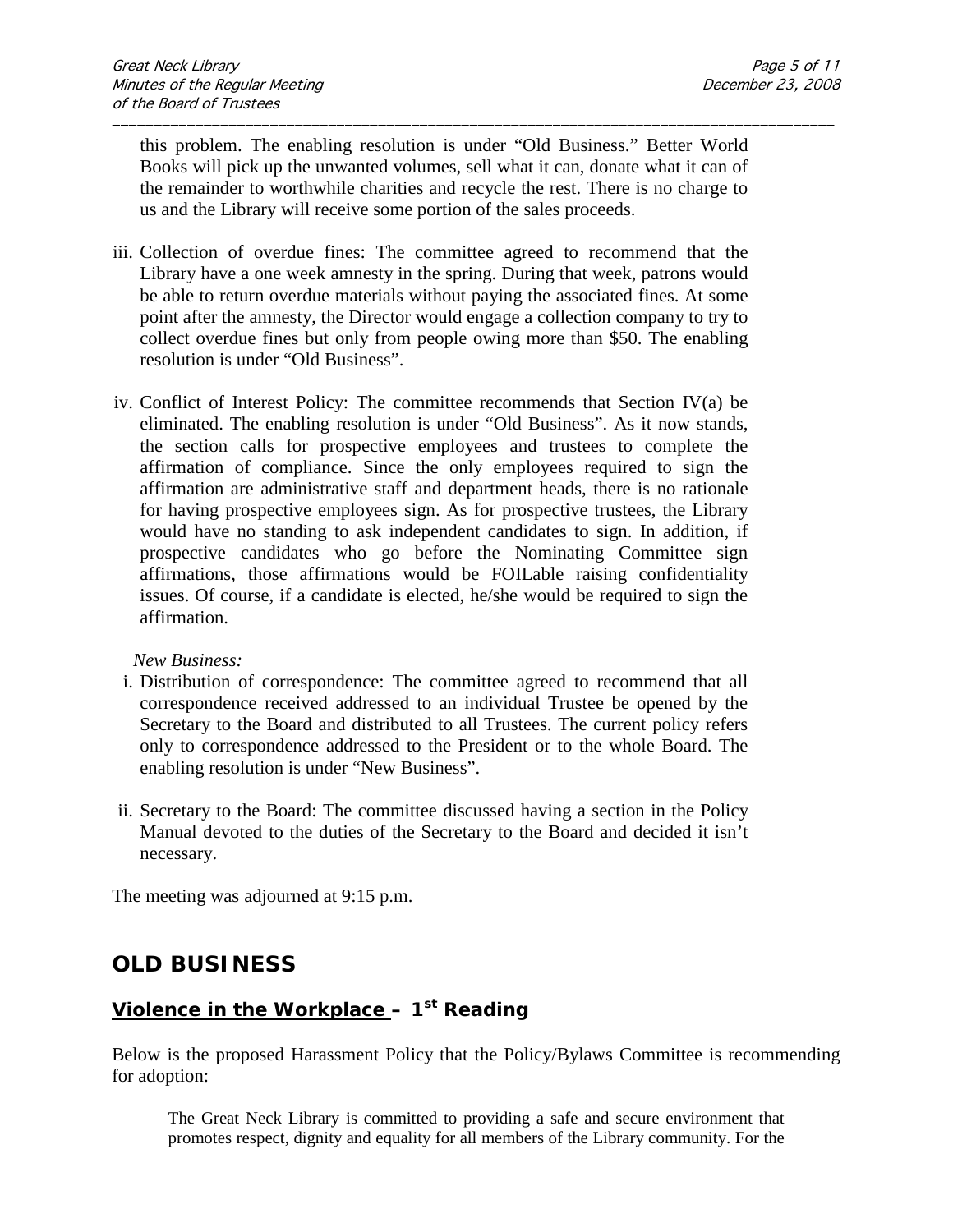purposes of this policy, the term "harassment" shall refer to any written, verbal, or electronic communication or physical act which intimidates, threatens or harms another.

\_\_\_\_\_\_\_\_\_\_\_\_\_\_\_\_\_\_\_\_\_\_\_\_\_\_\_\_\_\_\_\_\_\_\_\_\_\_\_\_\_\_\_\_\_\_\_\_\_\_\_\_\_\_\_\_\_\_\_\_\_\_\_\_\_\_\_\_\_\_\_\_\_\_\_\_\_\_\_\_\_\_\_\_\_\_\_

Harassment is detrimental to the library environment. It interferes with the mission of the Library and disrupts its operations. Such behavior affects not only the patrons or the employees who are the targets but also those individuals who participate in and witness such acts.

To this end, all forms of harassment are strictly prohibited in library facilities, on library grounds and at all library-sponsored activities, programs and events.

In order for this policy to be effectively enforced and for prompt corrective measures to be taken, it is essential that all victims and persons with knowledge of harassment report such behavior immediately to the Director. The Director will promptly investigate all complaints, formal or informal, verbal or written. To the extent possible, all complaints will be treated in a confidential manner. However, limited disclosure may be necessary to complete a thorough investigation and to take suitable action.

If, after appropriate investigation, the Director finds that a patron has violated this policy, prompt corrective action will be taken. If the Director finds that an employee has violated this policy, prompt corrective and/or disciplinary action will be taken.

All complainants and those who participate in the investigation of a complaint shall be free from retaliation of any kind.

*Public Comments: Josie Pizer*

## **Disposal of Unwanted Books**

**Upon motion by Janet Eshaghoff and seconded by Linda Cohen and after discussion, it was,**

**RESOLVED,** that the Board of Trustees of the Great Neck Library engage Better World Books to collect Great Neck Library discards for resale and distribution to non-profit literacy programs.

Trustee Eshaghoff asked about the criterion used in determining how long an item remains on the book sale shelves. The Interim Director was not in favor of dating the materials as this would devalue them. Business Manager Zitofsky suggested using removable color coding labels.

*Public Comments: Karen Rubin*

**VOTE:** Yes **–** 6 (Cohen, DiCamillo, Eshaghoff, Greene, Rutta, Sokol) *MOTION CARRIED UNANIMOUSLY*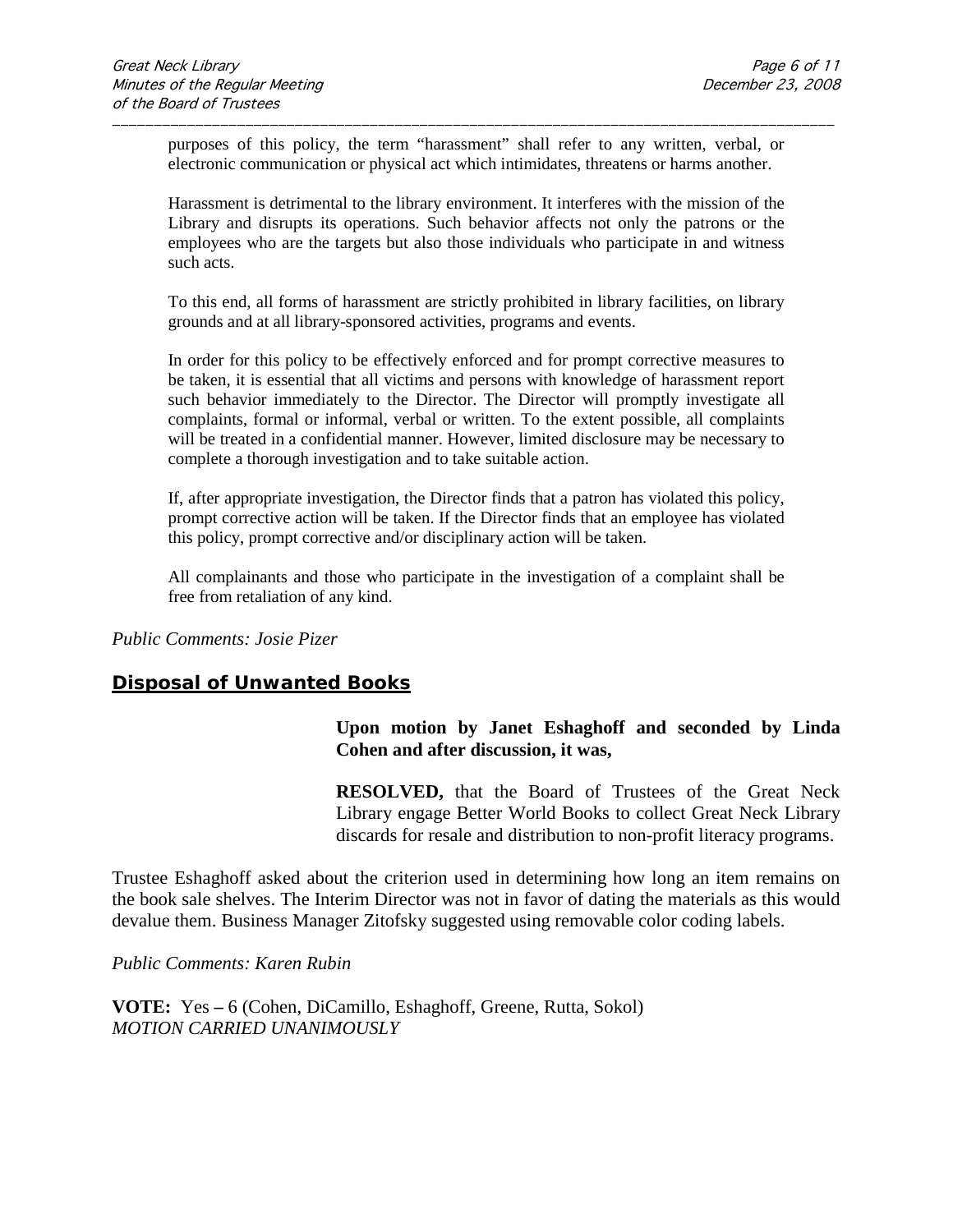#### **Collection of Overdue Fines**

### **Upon motion by Janet Eshaghoff and seconded by Linda Cohen and after discussion, it was,**

**RESOLVED,** that the Board of Trustees of the Great Neck Library institute, at a time to be set by the Director, a one-week amnesty period of overdue materials such as to provide for the return of such materials without fine or cost to the patron.

*Patron Comments: Josie Pizer, Varda Solomon*

**VOTE:** Yes **–** 6 (Cohen, DiCamillo, Eshaghoff, Greene, Rutta, Sokol) *MOTION CARRIED UNANIMOUSLY*

#### **Upon motion by Andrew Greene and seconded by Norman Rutta and after discussion, it was,**

**RESOLVED**, that said one-week period be followed by the Great Neck Library contracting with Unique Management Services, inc., for the collection of overdue fines and charges for outstanding materials of \$50 or more per cardholder.

Discussion ensued on how much Unique Management was contracting to do. At 9:00 p.m., the Board recessed for a five-minute break allowing the Interim Director to retrieve from her office relative information to this discussion. Upon return, the meeting resumed and she read from a memo dated September 14, 2007, from Unique Management which explained the entire process and cited work done for the Long Beach Public Library. The Library was billed \$9.95 per account. Ms. Weir also indicated that according to the Director of that library, they had spent approximately \$8,000 in collection fees to Unique Management and got back \$17,000 in materials return or payment for lost items with a return rate of about 35%.

\_\_\_\_\_\_\_\_\_\_\_\_\_\_\_\_\_\_\_\_\_\_\_\_\_\_\_\_\_\_\_\_\_\_\_\_\_\_\_\_\_\_\_\_\_\_\_\_\_\_\_\_\_\_\_\_\_\_\_\_\_\_\_\_\_\_\_\_\_\_\_\_\_\_\_\_\_\_\_\_\_\_\_\_\_\_\_

The Trustees were in favor of hiring a collection agency with a limit on the expenditure by the Library. The consensus was then to amend the motion to limit this initially to \$1,000 and see what the percentage return would be and then the Board would review at a later time. In the meantime, more research should be done since this will not be in effect until the Spring of 2009.

*Public Comments: Emanuel Kline, Ralene Adler, Karen Rubin*

The motion was amended as follows:

#### **Upon motion by Marietta DiCamillo and seconded by Norman Rutta and after discussion, it was,**

**RESOLVED** that said one-week period be followed by the Great Neck Library contracting with Unique Management Services, inc., for the collection of overdue fines and charges for outstanding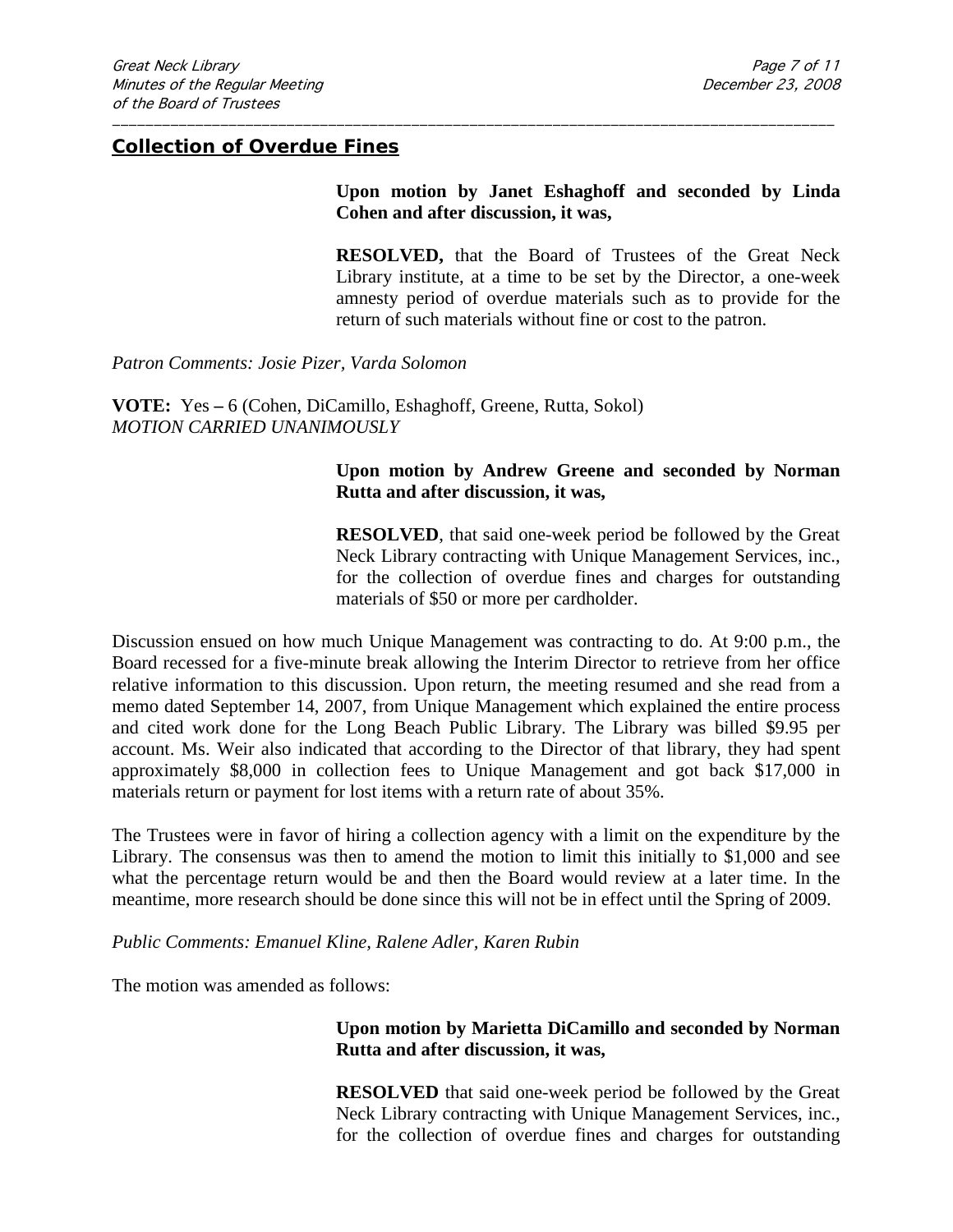materials of \$50 or more per cardholder. Said expenditure by the Great Neck Library not to exceed \$1,000 and this policy to be revisited in approximately six months.

**VOTE:** Yes **–** 6 (Cohen, DiCamillo, Eshaghoff, Greene, Rutta, Sokol) *MOTION CARRIED UNANIMOUSLY*

### **Conflict of Interest Policy**

**Upon motion by Norman Rutta and seconded by Marietta DiCamillo and after discussion, it was hereby,**

**RESOLVED,** that the Great Neck Library Board of Trustees delete section IV(a) of the Conflict of Interest Policy and the policy remain in all other respects in full force and effect.

[following is text to be deleted:]

\_\_\_\_\_\_\_\_\_\_\_\_\_\_\_\_\_\_\_\_\_\_\_\_\_\_\_\_\_\_\_\_\_\_\_\_\_\_\_\_\_\_\_\_\_\_\_\_\_\_\_\_\_\_\_\_\_\_\_\_\_\_\_\_\_\_\_\_\_\_\_\_\_\_\_\_\_\_\_\_\_\_\_\_\_\_\_

IV. Existence of a Conflict of Interest

a) A prospective trustee or employee shall complete an "Affirmation of Compliance" which solicits information regarding past or present business dealings with the Library. If the applicant responds in the affirmative, the Board shall be notified by the Nominating Committee or Director prior to appointment of the trustee or employee. [see Policy Committee report for further information]

*Public Comments: Stanley Romaine*

**VOTE:** Yes **–** 6 (Cohen, DiCamillo, Eshaghoff, Greene, Rutta, Sokol) *MOTION CARRIED UNANIMOUSLY*

#### **Risk Management Consultant**

Three quotes were provided from risk management consultants to evaluate the adequacy of the Great Neck Library's insurance coverage and prepare a written report with their recommendations.

LRF/RM, a Great Neck firm, with libraries as their clients proposed \$5,000.

ICA, recommended by Trustee Sokol, is an independent risk management consultant. Their fee is \$3,500. President Sokol, in compliance with the Conflict of Interest Policy, declared that he has never done business with this firm but they had visited his office. They were highly recommended and have some large clients.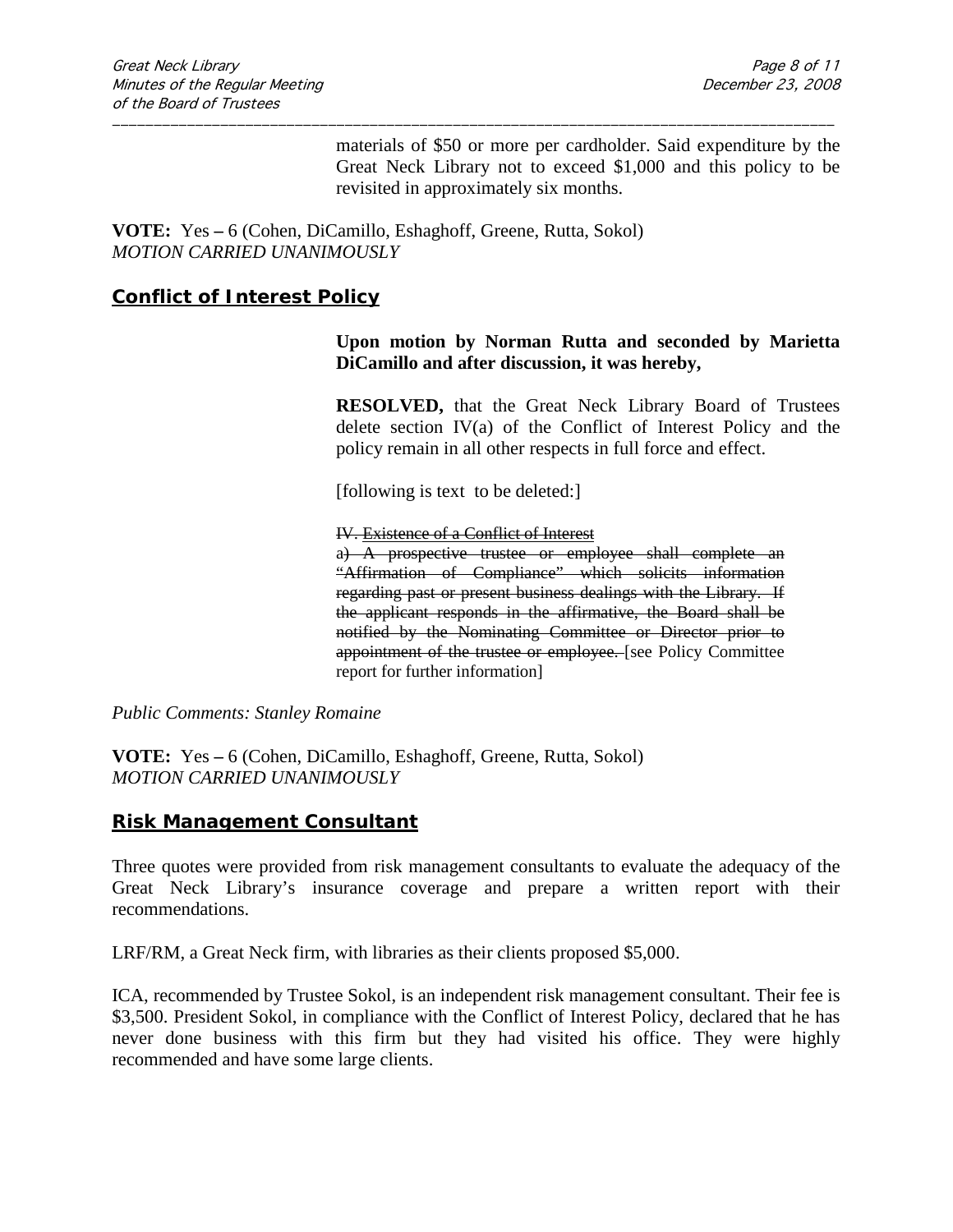BWD Group, recommended by Trustee DiCamillo, is not an independent risk management consultant, but a large regional insurance broker. Their professional Services Group would perform the audit for \$2,000.

\_\_\_\_\_\_\_\_\_\_\_\_\_\_\_\_\_\_\_\_\_\_\_\_\_\_\_\_\_\_\_\_\_\_\_\_\_\_\_\_\_\_\_\_\_\_\_\_\_\_\_\_\_\_\_\_\_\_\_\_\_\_\_\_\_\_\_\_\_\_\_\_\_\_\_\_\_\_\_\_\_\_\_\_\_\_\_

Business Manager Zitofsky was directed to narrow the scope of the contract and define what we are looking for and then go back to renegotiate with LRF/RM. The information should be obtained for the January meeting.

## **NEW BUSINESS**

## **Policy Manual Changes**

(a) BOARD CORRESPONDENCE:

## **Upon motion by Linda Cohen and seconded by Marietta DiCamillo and after discussion, it was,**

**RESOLVED,** that the Board of Trustees of the Great Neck Library add a new Section 500-56 to its Policy Manual as follows: *"The Secretary to the Board of Trustees shall open all correspondence directed to any individual Trustee and distribute it to all Trustees."*

*Public Comments: Karen Rubin*

**VOTE:** Yes **–** 5 (Cohen, DiCamillo**,** Greene, Rutta, Sokol); No – 1 (Eshaghoff) *MOTION CARRIED* 

## (b) LIMIT OUTSTANDING INTERLOAN REQUESTS

### **Upon motion by Marietta DiCamillo and seconded by Linda Cohen and after discussion, it was,**

**RESOLVED,** that the Board of Trustees of the Great Neck Library amend its Policy Manual Section 700-50 by adding *"Borrowing material on interloan is limited to Great Neck residents. There is a limit of 10 outstanding interloan requests per patron*"; and further by deleting reference to "material such as (recordings, videocassettes, etc.)

The motion was amended as follows to delete the word "residents" and replace it with "Library cardholders":

> **Upon motion by Marietta DiCamillo and seconded by Norman Rutta and after discussion, it was,**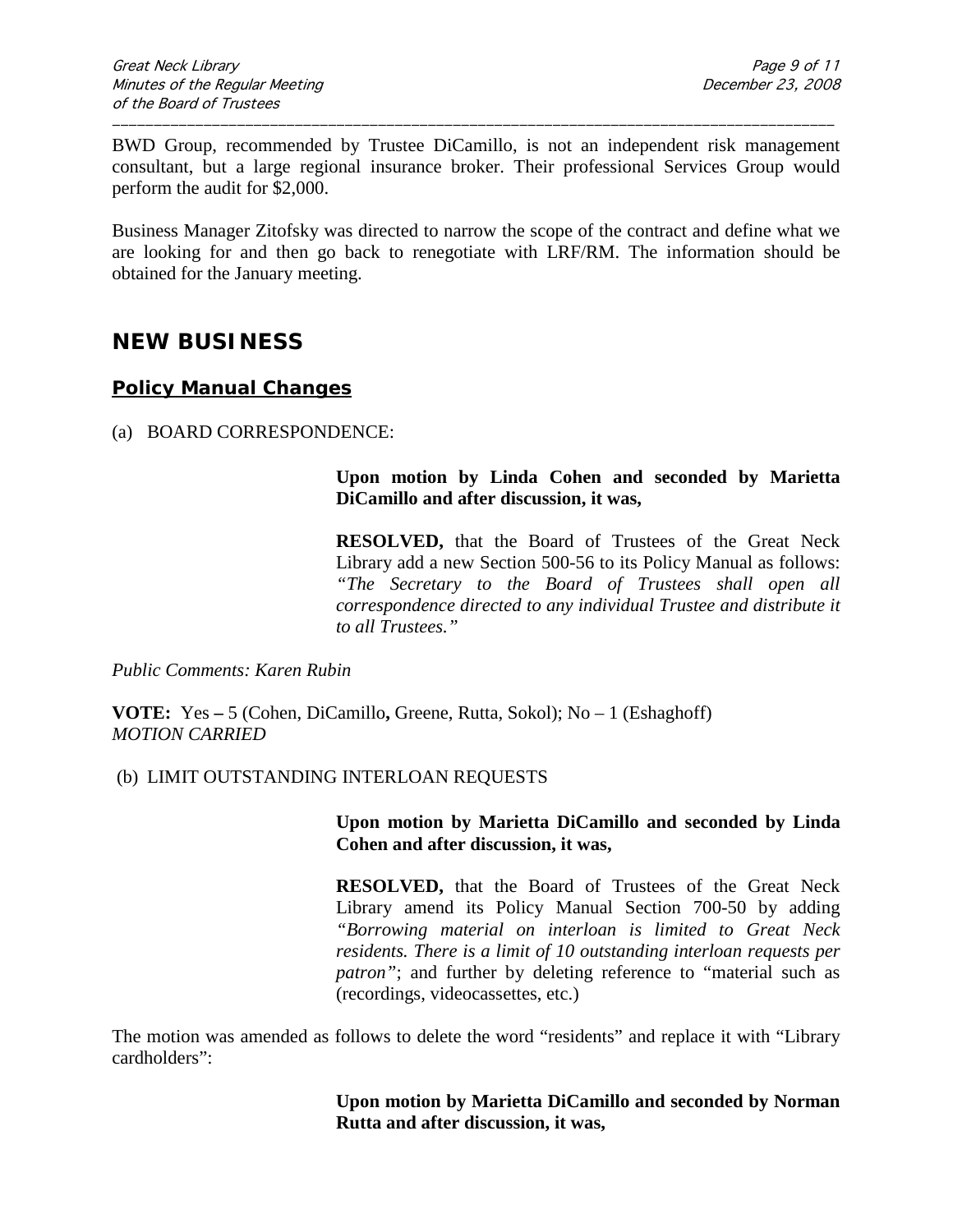**RESOLVED,** that the Board of Trustees of the Great Neck Library amend its Policy Manual Section 700-50 by adding *"Borrowing material on interloan is limited to Great Neck Library cardholders. There is a limit of 10 outstanding interloan requests per patron"*; and further by deleting reference to "material such as (recordings, videocassettes, etc.)

\_\_\_\_\_\_\_\_\_\_\_\_\_\_\_\_\_\_\_\_\_\_\_\_\_\_\_\_\_\_\_\_\_\_\_\_\_\_\_\_\_\_\_\_\_\_\_\_\_\_\_\_\_\_\_\_\_\_\_\_\_\_\_\_\_\_\_\_\_\_\_\_\_\_\_\_\_\_\_\_\_\_\_\_\_\_\_

*Public Comments: Varda Solomon*

**VOTE:** Yes **–** 6 (Cohen, DiCamillo, Eshaghoff, Greene, Rutta, Sokol) *MOTION CARRIED UNANIMOUSLY*

## **Request For Proposal (RFP) for Construction Manager**

#### **Upon motion by Andrew Greene and seconded by Marietta DiCamillo and after discussion, it was,**

**RESOLVED,** that the Board of Trustees of the Great Neck Library approve the Request for Proposal (RFP) for hiring a Construction Manager for the Main Building renovation/expansion as presented, with the exception that the return date thereof shall be February 2, 2009, rather than January 12, 2009.

**VOTE:** Yes **–** 6 (Cohen, DiCamillo, Eshaghoff, Greene, Rutta, Sokol) *MOTION CARRIED UNANIMOUSLY*

#### **Audit Engagement**

### **Upon motion by Marietta DiCamillo and seconded by Linda Cohen and after discussion, it was,**

**RESOLVED,** that the Board of Trustees of the Great Neck Library authorize the execution of a letter of engagement with Baldessari and Coster LLP for the performance of a certified audit of the Library's financial statements for the year ending December 31, 2008 a cost not to exceed \$16,200, to be charged to the Audit Fees line of the operating budget.

**VOTE:** Yes **–** 6 (Cohen, DiCamillo, Eshaghoff, Greene, Rutta, Sokol) *MOTION CARRIED UNANIMOUSLY*

## **Budget Revision**

**Upon motion by Marietta DiCamillo and seconded by Linda Cohen and after discussion, it was,**